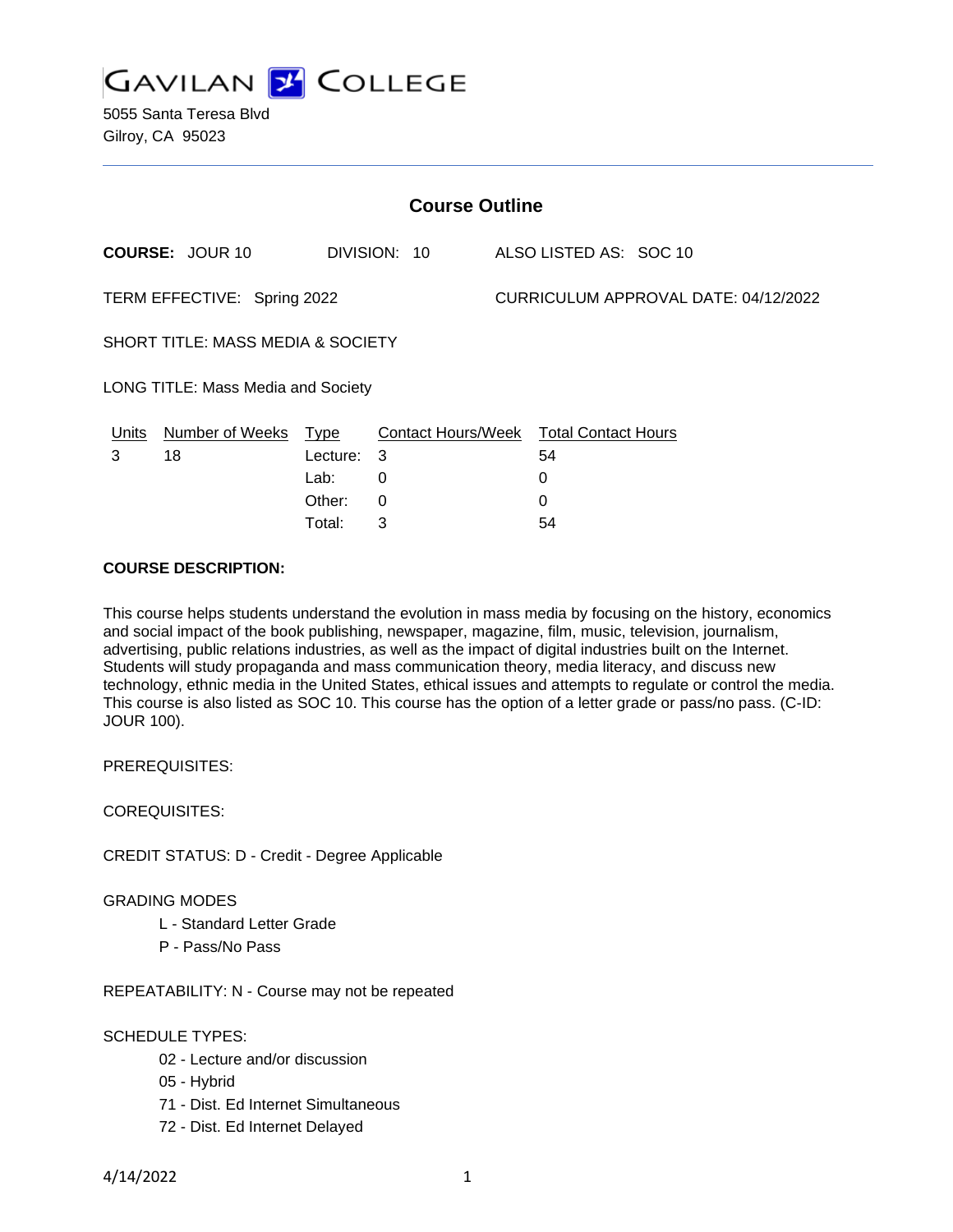# **STUDENT LEARNING OUTCOMES:**

By the end of this course, a student should:

1. Students will write and discuss the evolution of American media and how media currently operate, and evaluate the relative benefit or harm of media trends in the students' lifetimes.

2. Students will evaluate the social, political, and cultural impact of media.

3. Students will apply the following critical thinking skills: comparing and contrasting media and their impact, analyzing news for facts or opinions, applying inductive and deductive reasoning to news materials, evaluating conclusions based upon facts and tests of hypothesis, analyzing cause and effect relationships as they relate to media, detecting persuasion techniques used by the media, identifying bias, stereotyping and spin-doctoring in media and proposing safeguards.

4. Students will articulate and employ an understanding of the First Amendment protections and responsibilities.

5. Students will critically examine their own use of media and the influence of media upon their lives.

# **COURSE OBJECTIVES:**

By the end of this course, a student should:

- 1. Identify cultural concepts as high, medium, low culture
- 2. Apply five-step media literacy analysis to news sources
- 3. Describe the five eras of communication
- 4. Define media, and identify multiple areas of media beyond personal use
- 5. Define book banning, explain when and why it is, or is not, appropriate
- 6. Explain the attributes of the digital divide
- 7. Describe the news and information needed in a democracy
- 8. Explain the social and cultural impact of publishing historic, iconic photographs
- 9. Identify attributes of movies and describe the stories movies should be telling
- 10. Compare older to newer music genres, and describe music?s influence on youth

11. Describe and compare ways media offer helpful, essential information and ways media confuse the public

- 12. Describe time shifting and its cultural impact
- 13. Compare the codes of ethics of journalism, advertising and public relations
- 14. Create a code of ethics for social media platforms
- 15. Analyze a media story using both sides framing
- 16. Detail the ethical benefits or harms of stunt journalism and the impact on news story veracity
- 17. Explain the concept of the Filter Bubble
- 18. Identify advertising techniques and describe benefits or harms
- 19. Describe the difference between propaganda and public service announcements
- 20. Present a persuasive position using public relations framing technique
- 21. Describe all the sections of the First Amendment to the US Constitution
- 22. Define copyright, Creative Commons and the public domain
- 23. Define libel and slander
- 24. Define hegemony and present an example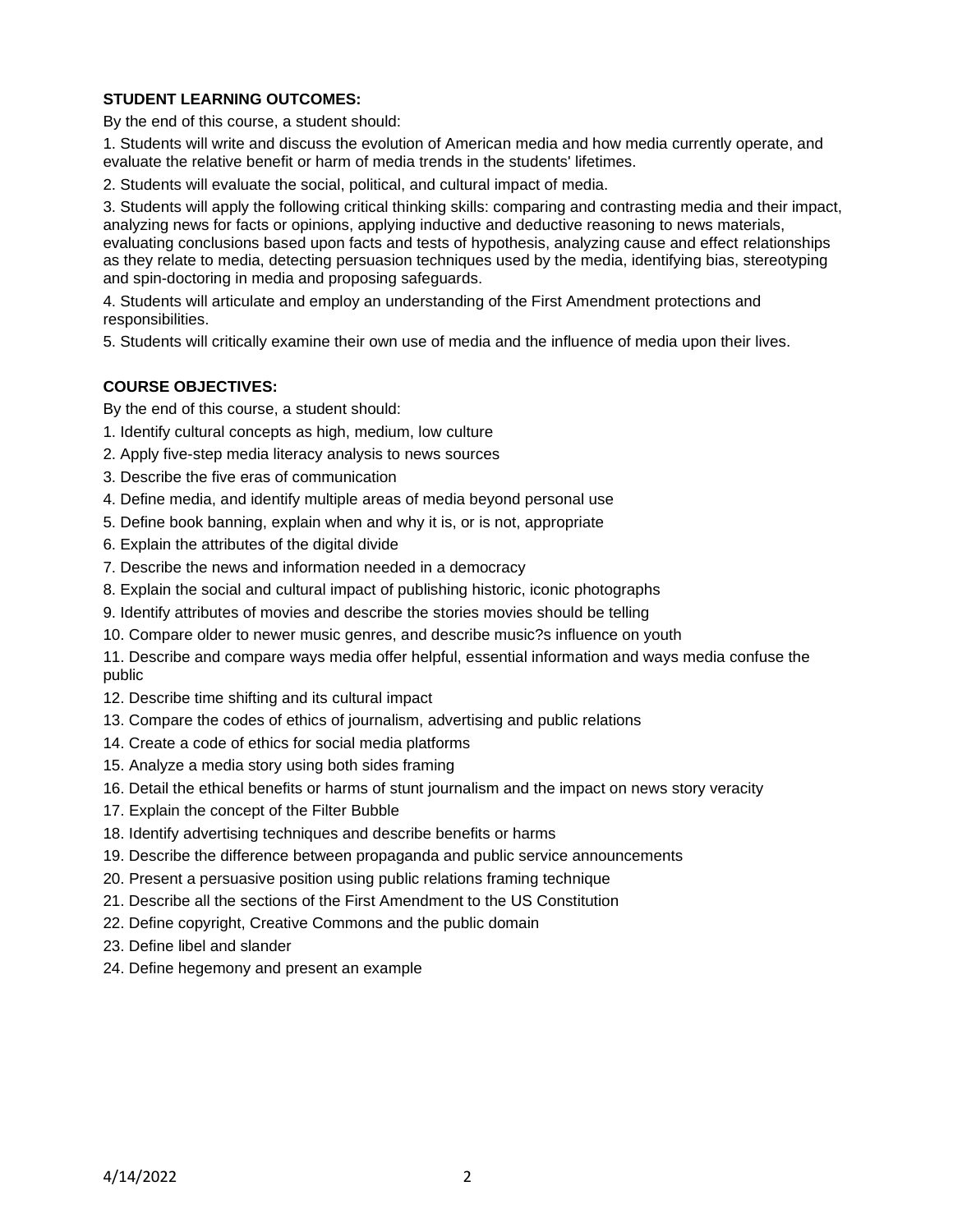## **CONTENT, STUDENT PERFORMANCE OBJECTIVES, OUT-OF-CLASS ASSIGNMENTS**

Curriculum Approval Date: 04/12/2022

## 3.0 hours – Mass Communication

Course overview, teacher/student introductions. Differentiate personal vs. mass communication, media as storytellers, conflict between news media income generation and public need for news information. Explore of dominant institutions – media, schools, art, beliefs – conveying cultural information. Outline the five eras of human communication: oral, written, print, electronic, digital. Introduce, explore concept of media convergence. Describe media's linear model of communication, gatekeepers and feedback channels. Examine and apply critical media literacy process: describe, analyze, interpret, evaluate, engage.

## 3.0 hours – Books and power of print

Explore development of writing, papermaking, scrolls, codex, manuscript culture, stratification of literacy based on wealth. Onset of block printing in China using syllabary, movable type and printing press in Europe using alphabet. Printed materials move from religious to commercial work. Explore growth of the publishing industry and social, political cultural impact of expanded literacy. Books moved across Europe, to the Colonies. Examine beginnings of private, public libraries. Discuss book banning, local and national cultural values. Address the benefit or harm of e-books. Identify publishing industry consolidation.

## 3.0 hours – Newspaper history in the United States

Exploration of newspapers in the Colonies, historical global immigration patterns and changes, as the US formed, grew. Stages: the partisan press, penny press, yellow journalism, modern journalism, interpretive journalism, literary journalism, advocacy journalism, contemporary journalism, online journalism, and the political, social and cultural impacts of each. Examination of the financial structure of the industry, the loss of advertising revenue as online replaced print, and the news deserts created by consolidation.

## 3.0 hours – Magazine history in the United States

Exploration of magazines, vehicles for content, in the Colonies and as the US formed, grew. Stratification of literacy based on wealth and gender. Key publications targeted women as an audience, improving their literacy. Industry expansion in the beginning of the 20th century, publications carried long-form articles on monopolies, corruption, immigrants. Magazine cover art chronicled cultural events, photojournalism exposed poverty, civil rights, political unrest and war, raising regional social/cultural issues to national attention. New television industry created competition. Internet opened new online opportunities, including specialty publications.

## 3.0 hours – Movie history, impact of visual images

East Coast origins. Technology evolved from photography, development of celluloid, early experiments in viewing technologies. Social, cultural impact of nickelodeons. Studio formation, East andWest Coasts, established of studio system, block booking, vertical integration strictly enforcing production, distribution, exhibition. Tight consolidation, oligopoly of five studios controlled all filmmaking. Developed narrative structure, blockbusters, genres. Mid-20th century anti-Communist sentiment, Red Scare targeted movie directors, producers, writers during HUAC hearings, who were jailed or fled the country. VHS changes exhibition, generates new income stream. Consolidation in the industry, Disney dominant, synergy across corporate holdings. Throughout evolution, industry lacks minority, female, alternate points of view. Indie film festivals offer small producers a platform. Streaming services offer new products.

## 3.0 hours – Sound recording, popular music

History of first efforts, Gramophone in American households, flat discs, LPs, audio tape, development of stereo, digital recording, CDs, MP3, piracy issues, streaming services. ASCAP formed. Regional music becomes available nationally. Cultural norms blurred: sacred/secular, masculine/feminine, North/South, Rural-White/Urban-Black. New genres developed. Creative content of Black musicians covered by White performers. Payola scandals. Motown, British Invasion. Historic folk music popularized by new performers, grassroots activism, anti-war protest songs; psychedelic era, punk rock, hip hop, more. Three corporations control recorded music. Internet, indie labels, streaming increases performer control.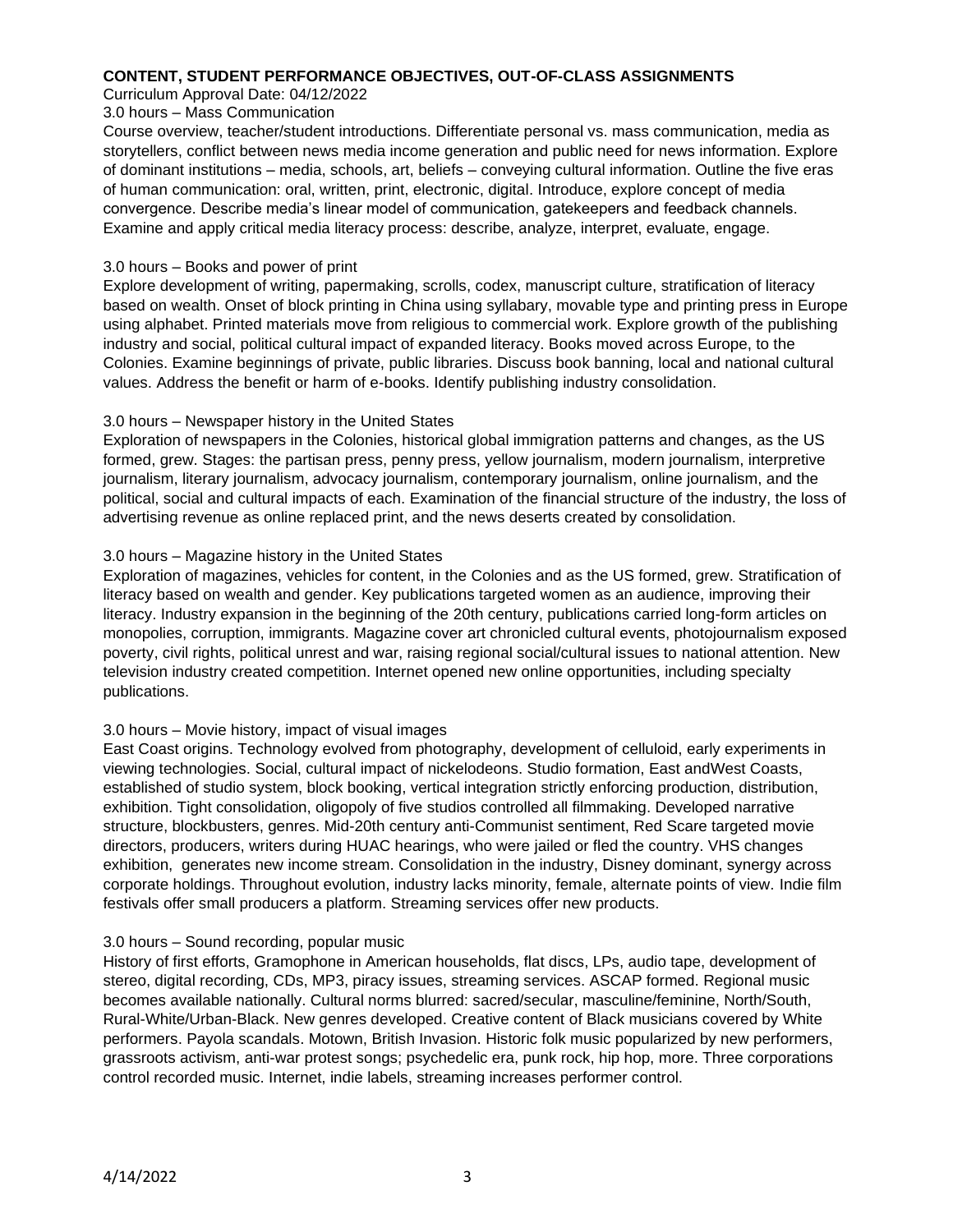### 3.0 hours – Radio, origins of broadcasting

Origins in telegraph, electrical impulses; wireless, land-based telegraphy; competition between Marconi and Tesla. Discovery of electromagnetic spectrum. Inventors DeForest and Fessenden broadcast human voice. Unregulated radio broadcast, popularity of home kits to transmit and receive. Government control of radio spectrum during WWI, managed by US Navy. Huge growth in two years, 5 to 600 stations. Start of ad sales; first networked stations in New York and Boston. Competition between RCA, CBS; Formation of FCC, initial and current oversight of technologies. Cultural, social impact of radio on family, on youth. War of the Worlds and regional panic, early misinformation event. AM and FM technology, turf battles. Transistor radio created portable sound. Local radio programming, 1967 Public Broadcasting Act, alternatives to commercial broadcasting. Telecommunications Act of 1996, consolidation in radio, one corporation dominates. Pirate radio, low-power FM stations. Satellite radio, HD, podcasting.

## 3.0 hours – Television and cable

Competition to develop television broadcasting, Nipkow, Zworkin, Farnsworth. US government adopts NTSC analog standard, television, mass medium, controls broadcast TV licensing. Early programming format influenced by radio. Single sponsor advertising forced out. Scandal of 3arly quiz show cheating. Review of electromagnetic spectrum and myth of interference. Formation of CATV, community antenna television, first cable system, serving rural locations, densely built urban areas. Offered narrowcasting, more channels, cleaner signal. Program shift from anthology drama to episodes. Cable 24/7 news format began 1991. Broadcast networks, cable channels fought over regulatory must carry rules. Supreme Court ruled cable carriers are electronic publishers, not common carriers. Telecommunications Act of 1996 accelerated cable companies' mergers. VHS, DVD technology, DVR technology, time shifting. Nielson Corporation ratings and shares, determine television ad rates. Industry consolidation, three White men head top corporations: Comcast, Disney, 20th Century Studios.

## 3.0 hours – Media literacy, real vs. fake news

Who, and how to verify; academic, scientific, journalistic disciplines of verification. Journalism obligations: to the truth, to citizens, adhere to verification. Fake news, either an accusation/lack of agreement vs. deliberate disinformation. Verification methods, 16 steps to reveal fake presentation, false/misleading claims, invalid claims, misleading design.

#### 5.0 hours – Culture of Journalism

Traditional purpose of journalism to inform, holding people in power to account. Walter Lippmann, journalism in support of democracy. Newspaper industry consolidation eliminates traditional beats, leads to desertification of news. Watergate 1970-1974. Hedge fund buyouts pit pursuit of money against original purpose. Society of Professional Journalists Code of Ethics. Newsroom bias research: ethnocentrism, responsible capitalism, small town pastoralism, individualism. Absolutist and situational ethics. Problems: Focus on new, failure to follow up, lack of context, scoops, herd journalism. Reflexive reporting ritual of both sides, false two-dimensionality, oversimplified issues, faster to produce on deadline. Talking head/pundit panels, reliance on experts, programming built on politically partisan lines. Remedies: fact checking, story follow up, outlets collaborate on stories, convey essential stories, journalism as social responsibility.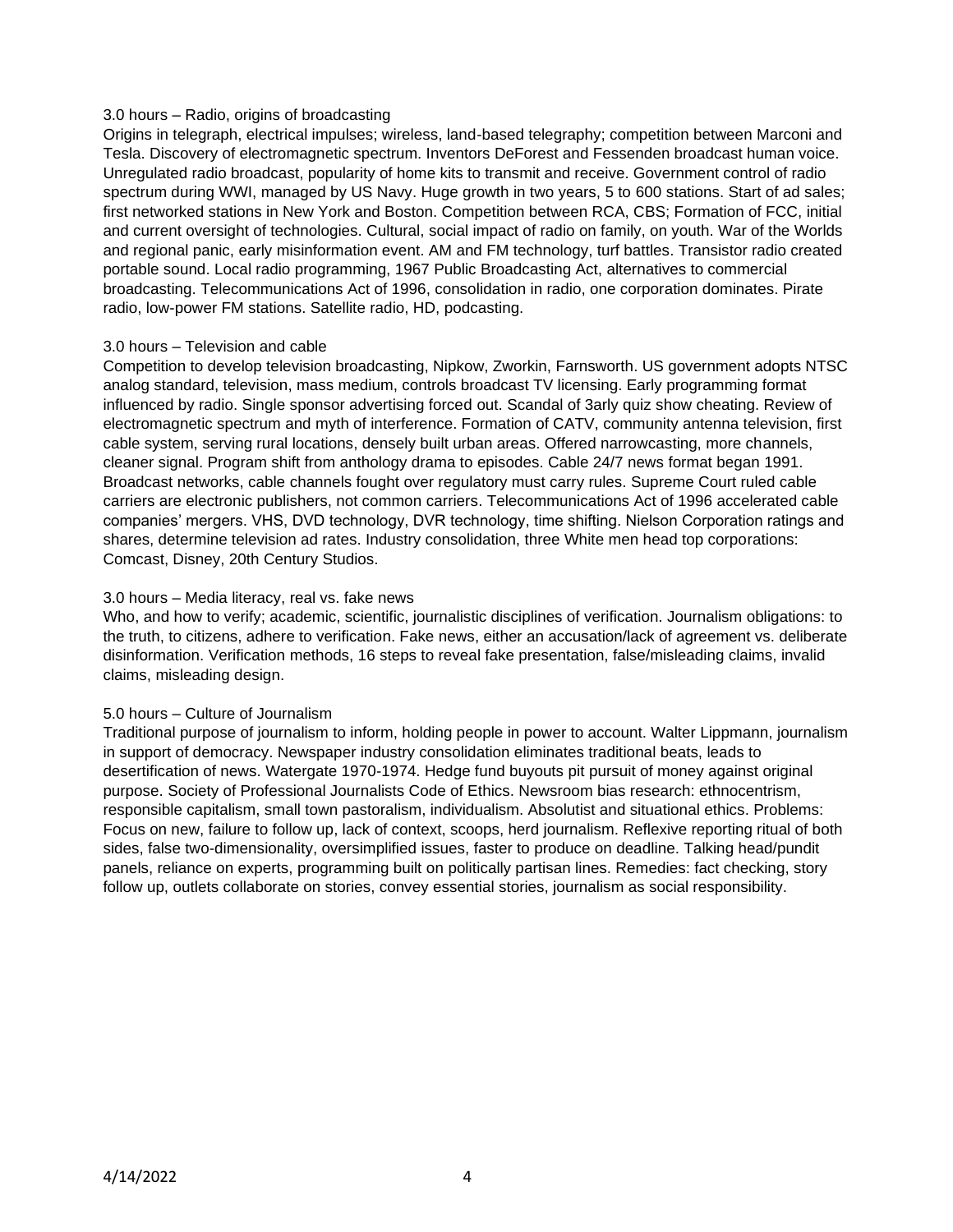## 5.0 hours – The Internet

History, nuclear arms race, WWII uneasy alliances. After, quest to create communications tool not easily disrupted by conventional weapons. Developed by government (US DOD, ARPA) military, think tanks and academics. National network of sites. ENIAC. Centralized, decentralized, distributed networks. Microprocessors, fiber optic cables, electromagnetic spectrum. World Wide Web, Tim Berners-Lee, CERN 1980s. HTML, browsers, interactive content, converging media, participatory media, clicks. 1990s: AOL, Microsoft, Yahoo, Google. Now: Google, Microsoft, Apple, Amazon, Facebook. Huge individual, corporate wealth. Google, Facebook ad companies generate 20% of global ad revenue. Minimal regulation on Web. Key terms and issues: filter bubble, privacy, metadata, insecure 'smart' devices, open source software, digital divide, access to rural broadband, ISPs, service throttling, hoaxes and false claims, network neutrality, AI, face scanning, facial recognition inaccuracies, biometric privacy, AI medical racial bias, surveillance by phone, surveillance inside cars, shop using biometric markers, hackers, privacy, phishing, cookies, online hoaxers, doxing, photo shopping, deep fake photos, audio, video, cyber threats, DDOS (distributed denial of service), apps, terms of service (how they change), walled gardens, recording the police.

## 3.0 hours – Digital gaming

History of games, leisure time, coin-operated machines, penny arcades, cathode ray tube (CRT), Pong, Atari. Social/cultural issue, early games competitive. Pac Man, shifted focus to the character vs the competition. Avatar. Home consoles, 3 firms (Nintendo, Sony, Microsoft), moving to PCs, phones, tablets. World of Warcraft. Play multiplayer games globally. Electronic Software Assn six areas of game play. Communities of play. Game design construction often intentionally addictive. Other problems: increased depression, social phobias, increased anxiety. Game design construction can be intentionally violent and misogynistic. ERSB Entertainment Software Rating Board, coded categories but no enforcement power. Video game content protected by 1st Amendment. Gamification: embedding game structure competition, rewards into school or work environment. Doxing, swatting and threats of physical harm.

## 3.0 hours – Advertising and commercial culture

American advertising history. Space brokers. Branded products. Shift from producer to consumer driven economy. Formation of Ad Council. Ten conglomerates produce most of available branded products. Six consolidated media corporations create most viewing content. Patented medicines, elixirs, health hazards, FDA established; BBB and Audit Bureau of Circulation also established; not much regulatory power. Advertising industry consolidation, four top global agencies. Key concepts: Subliminal advertising, market research, demographics, product placement. Advertising uses mythical elements, association principle, along with six story frames: famous person, plain folks, snob appeal, bandwagon effect, hidden fear, irritation. Children, teens often targeted in ads for smoking, drinking. Advertising code of ethics.

#### 3.0 hours – Public Relations

Public relations frames messages and persuades to a specific point of view. Showmen PT Barnum and Buffalo Bill. Ivy Lee, press agent after Ludlow Mine Massacre. Edward Bernays drew on Freud's work, subconscious. PR a newer field, 40 years, than advertising. Top three global PR agencies in US. Issues and key terms: propaganda, press releases, PSAs, VNRs, pseudo-events, astroturf groups, deception. Steps to framing a message. Crisis management, good and bad examples. Tension between PR and news gathering. PR used by politicians, examples. PRSA code of ethics.

3.0 hours – Legal controls, freedom of expression, global press freedom, information disorder and ethics Four global models of expression: authoritarian, communist, social responsibility, libertarian. First Amendment, six separate parts: no establishment of a religion, freedom to practice, freedom of speech, freedom of the press, freedom to peaceably assemble, freedom to petition for redress. Key terms and concepts: prior restraint, clear and present danger, copyright history, creative commons, fair use, public domain, libel, slander, obscenity, privacy, facial recognition, one party/two party consent, gag orders, shield laws, global press freedom, Red Channels, McCarthy hearings, using legal rights to protect democracy. Key concepts in information disorder content creation: Misinformation (unintentional); disinformation (intentional); malinformation, (intent to harm). Levels: satire and parody; misleading content; imposter content; fabricated content; false connection; false context; manipulated content.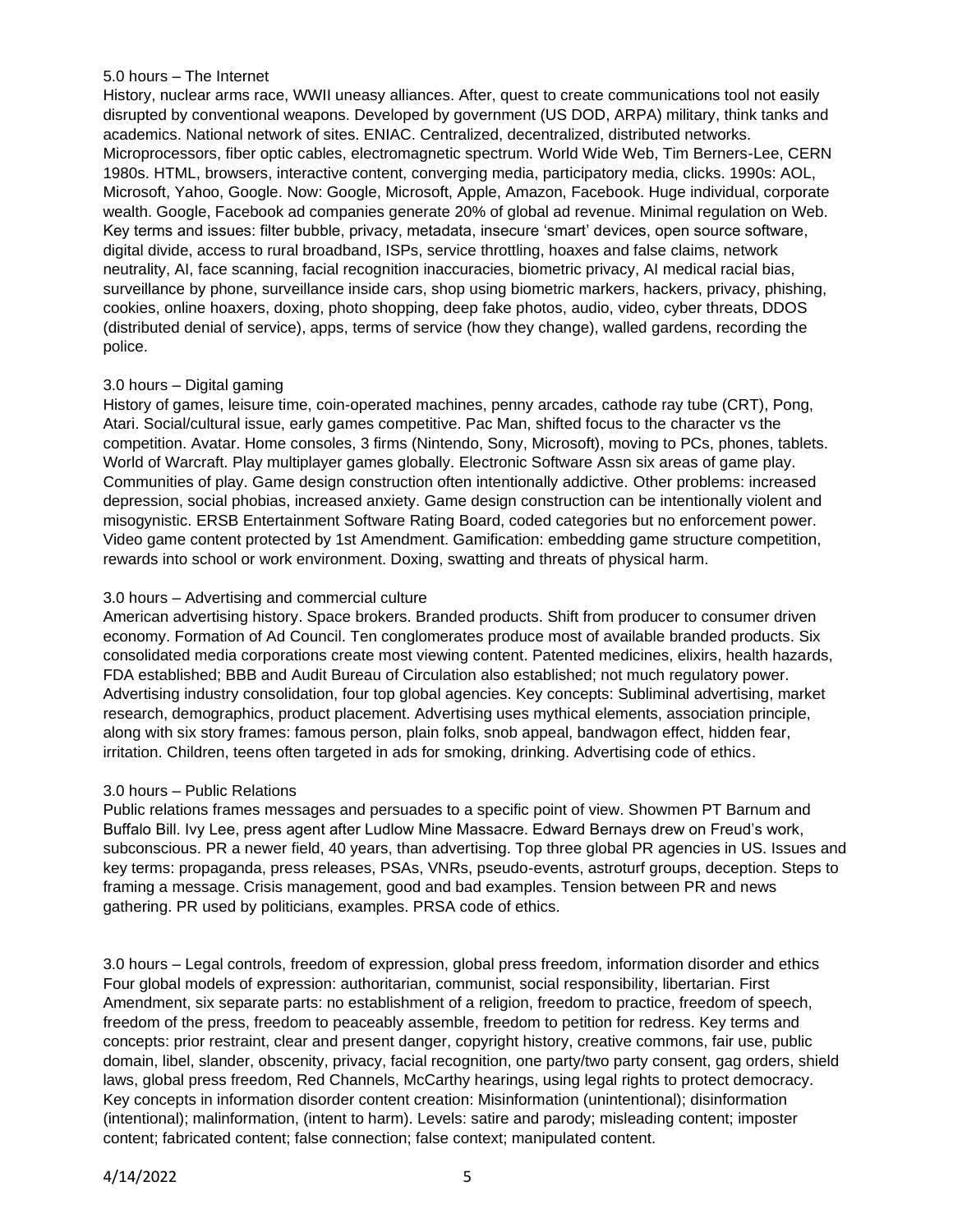## 3.0 hours – Media economics, global marketplace

Wealth, position, influence in the global market place. Technology companies increased lobbying budgets. Key terms: monopoly, oligopoly, duopoly, limited competition, direct payment, indirect payment, subscriptions. US shift to knowledge-based economy. Previous regulation on media ownership, 777 rule, Sherman Anti-Trust, Clayton Anti-Trust, Celler-Kefauver Act. Telecommunications Act of 1996 removed most media ownership regulation. Six media corporations own 90% of all media. Television and radio ownership both more than 90% non-minority owned. Hegemony, specialization, synergy. Global export of media content, cultural imperialism.

2.0 hours - Final exam

## **METHODS OF INSTRUCTION:**

Lecture, discussion, exercises, presentations, papers and exams.

## **OUT OF CLASS ASSIGNMENTS:**

Required Outside Hours: 30 Assignment Description:

Required Outside Hours:30 Assignment Description: Reading assignments

Required Outside Hours: 30 Assignment Description:

Required Outside Hours:30 Assignment Description: Writing assignments

Required Outside Hours: 30 Assignment Description:

Required Outside Hours:30 Assignment Description: Research projects

Required Outside Hours: 18 Assignment Description:

Required Outside Hours:18 Assignment Description: Fieldwork assignments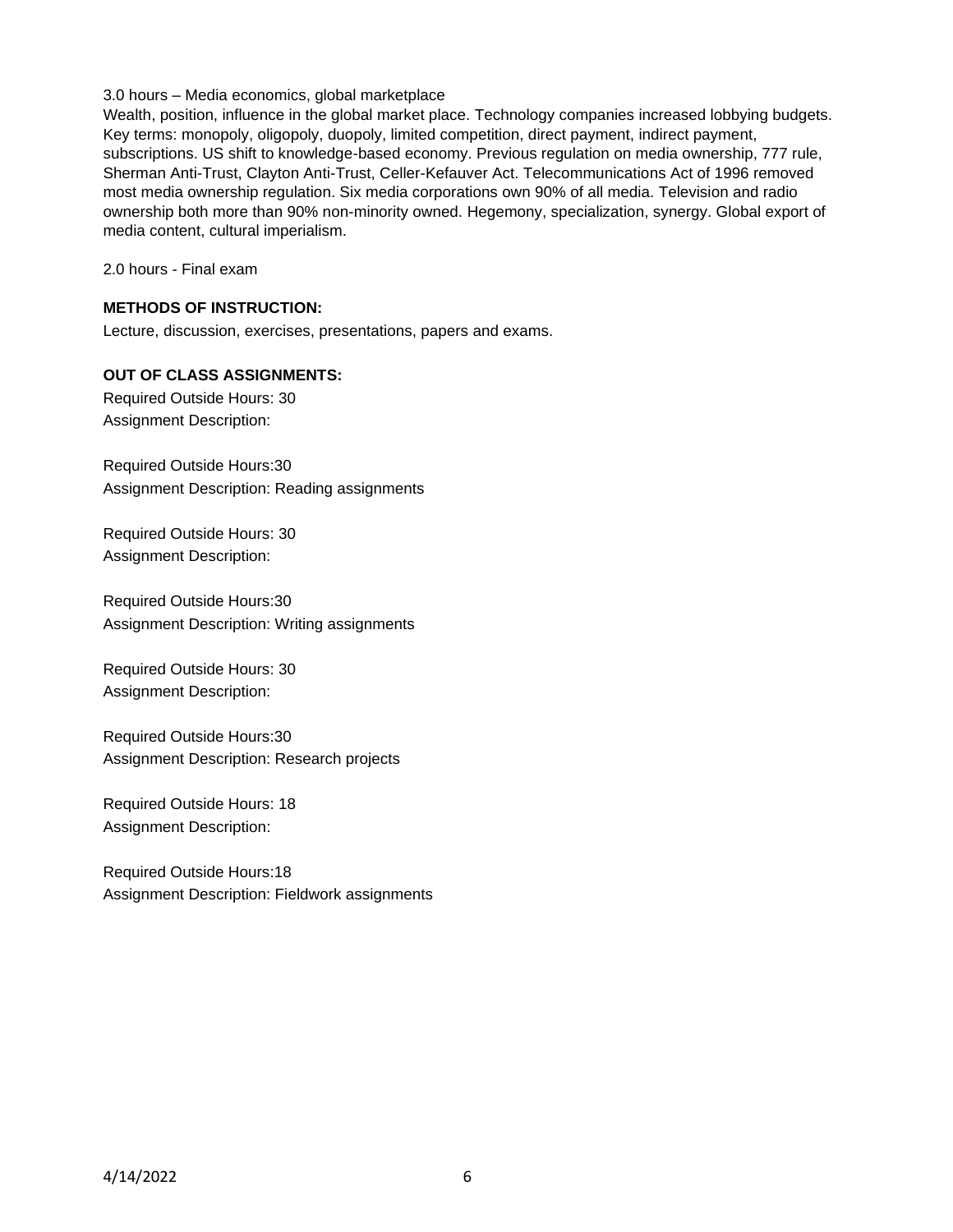## **METHODS OF EVALUATION:**

Writing assignments Evaluation Percent 40 Evaluation Description Written homework; Reading reports; Essay exams; Term papers

Problem-solving assignments Evaluation Percent 20 Evaluation Description Quizzes; Exams; Demonstrations; Content analysis

Skill demonstrations Evaluation Percent 10 Evaluation Description Class group demonstrations; content analysis

Objective examinations Evaluation Percent 30 Evaluation Description Essay; Multiple Choice; True/False; Matching Item; Item Completion

## **REPRESENTATIVE TEXTBOOKS:**

Campbell, Martin, Fabos. Media & Culture, Mass Communication in a Digital Age. Boston/New York: Bedford/St. Martin, 2019. Or other appropriate college level text., Verified by:Jan Janes, Bedford/St. Martin's, 2019. ISBN: ISBN: 978-1-319-10285-2 13 Grade Verified by: Jan Janes